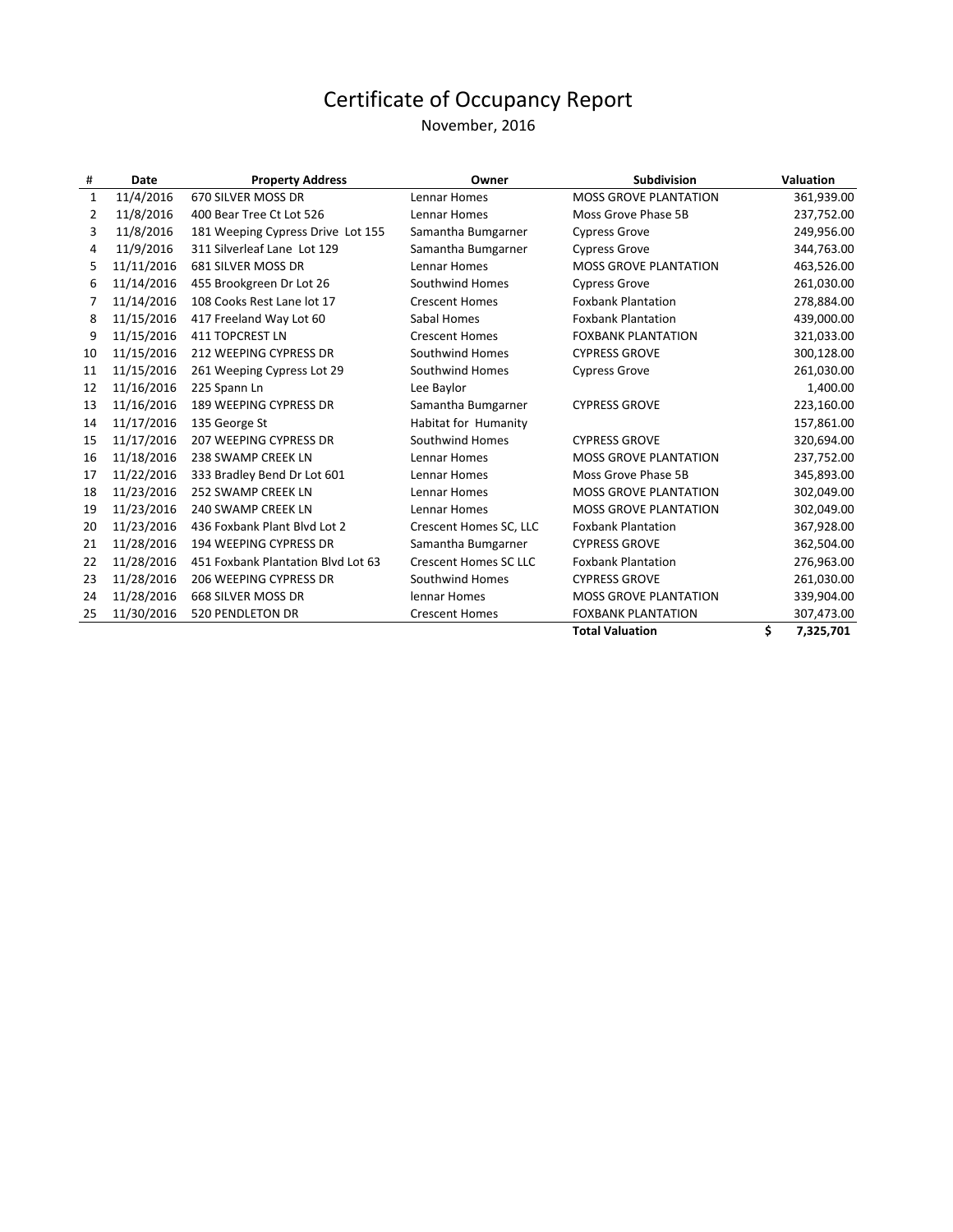### December, 2016

| #  | Date       | <b>Property Address</b>            | Owner                        | <b>Subdivision</b>           | <b>Valuation</b> |
|----|------------|------------------------------------|------------------------------|------------------------------|------------------|
| 1  | 12/2/2016  | 335 Bradley Bend Dr                | Lennar Homes                 | Moss Grove Phase 5B          | 340,243          |
| 2  | 12/6/2016  | <b>250 SWAMP CREEK LN</b>          | Lennar Homes                 | <b>Moss Grove Plantation</b> | 293,122          |
| 3  | 12/8/2016  | 337 Bradley Bend Dr lot 603        | Lennar Homes                 | Moss Grove Phase 5B          | 379,115          |
| 4  | 12/9/2016  | <b>242 SWAMP CREEK LN</b>          | Lennar Homes                 | <b>Moss Grove Plantation</b> | 237,752          |
| 5  | 12/14/2016 | 200 Weeping Cypress Drive Lot 170  | Samantha Bumgarner           | <b>Cypress Grove</b>         | 280,579          |
| 6  | 12/14/2016 | 339 Bradley Bend Dr                | Lennar Homes                 | Moss Grove Phase 5B          | 340,130          |
| 7  | 12/15/2016 | 527 PENDLETON DR                   | <b>Crescent Homes</b>        | <b>Foxbank Plantation</b>    | 394,596          |
| 8  | 12/15/2016 | 248 TOPSAW LN                      | <b>Crescent Homes SC LLC</b> | <b>Foxbank Plantation</b>    | 567,373          |
| 9  | 12/15/2016 | 437 FOXBANK PLANTATION BLVD        | <b>Crescent Homes SC LLC</b> | <b>Foxbank Plantation</b>    | 416,970          |
| 10 | 12/15/2016 | 422 Topcrest Ln lot 18             | crescent homes               | <b>Foxbank Plantation</b>    | 433,242          |
| 11 | 12/15/2016 | 518 Pendleton Dr Lot 31            | <b>Crescent Homes</b>        | <b>Foxbank Plantation</b>    | 435,615          |
| 12 | 12/15/2016 | <b>213 BRUNNERS LN</b>             | Crescent Homes SC, LLC       | <b>Foxbank Plantation</b>    | 360,809          |
| 13 | 12/15/2016 | 529 PENDLETON DR                   | <b>Crescent Homes</b>        | <b>Foxbank Plantation</b>    | 432,790          |
| 14 | 12/16/2016 | 463 Foxbank Plantation Blvd Lot 58 | <b>Crescent Homes</b>        | <b>Foxbank Plantation</b>    | 274,025          |
| 15 | 12/16/2016 | 142 WACCAMAW CIR                   | <b>Centex Homes</b>          | <b>Foxbank Plantation</b>    | 324,536          |
| 16 | 12/20/2016 | 103 Novelty Ln lot 14              | <b>Crescent Homes</b>        | <b>Foxbank Plantation</b>    | 331,316          |
| 17 | 12/20/2016 | 244 TOPSAW LN                      | <b>Centex Homes</b>          | <b>Foxbank Plantation</b>    | 342,390          |
| 18 | 12/20/2016 | 220 FOXBANK PLANTATION BLVD        | <b>Centex Homes</b>          | <b>Foxbank Plantation</b>    | 412,563          |
| 19 | 12/20/2016 | 414 Freeland Way Lot 51            | Sabal Homes                  | <b>Foxbank Plantation</b>    | 287,000          |
| 20 | 12/21/2016 | 145 Waccamaw Circle lot 38         | <b>Centex Homes</b>          | <b>Foxbank Plantation</b>    | 335,497          |
| 21 | 12/21/2016 | 341 Bradley Bend Dr                | Lennar Homes                 | Moss Grove Phase 5B          | 378,211          |
| 22 | 12/21/2016 | 214 Weeping Cypress Drive Lot 177  | Samantha Bumgarner           | <b>Cypress Grove</b>         | 229,164          |
| 23 | 12/22/2016 | 228 Swamp Creek                    | Lennar Homes                 | Moss Grove Phase 5B          | 262,047          |
| 24 | 12/27/2016 | 505 PENDLETON DR Lot 1             | <b>Centex Homes</b>          | <b>Foxbank Plantation</b>    | 338,548          |
| 25 | 12/29/2016 | 143 WACCAMAW CIR                   | <b>Centex Homes</b>          | <b>Foxbank Plantation</b>    | 412,337          |
| 26 | 12/30/2016 | 248 SWAMP CREEK LN                 | Lennar Homes                 | <b>Moss Grove Plantation</b> | 302,049          |
|    |            |                                    |                              | <b>Total Valuation</b>       | \$<br>9,142,019  |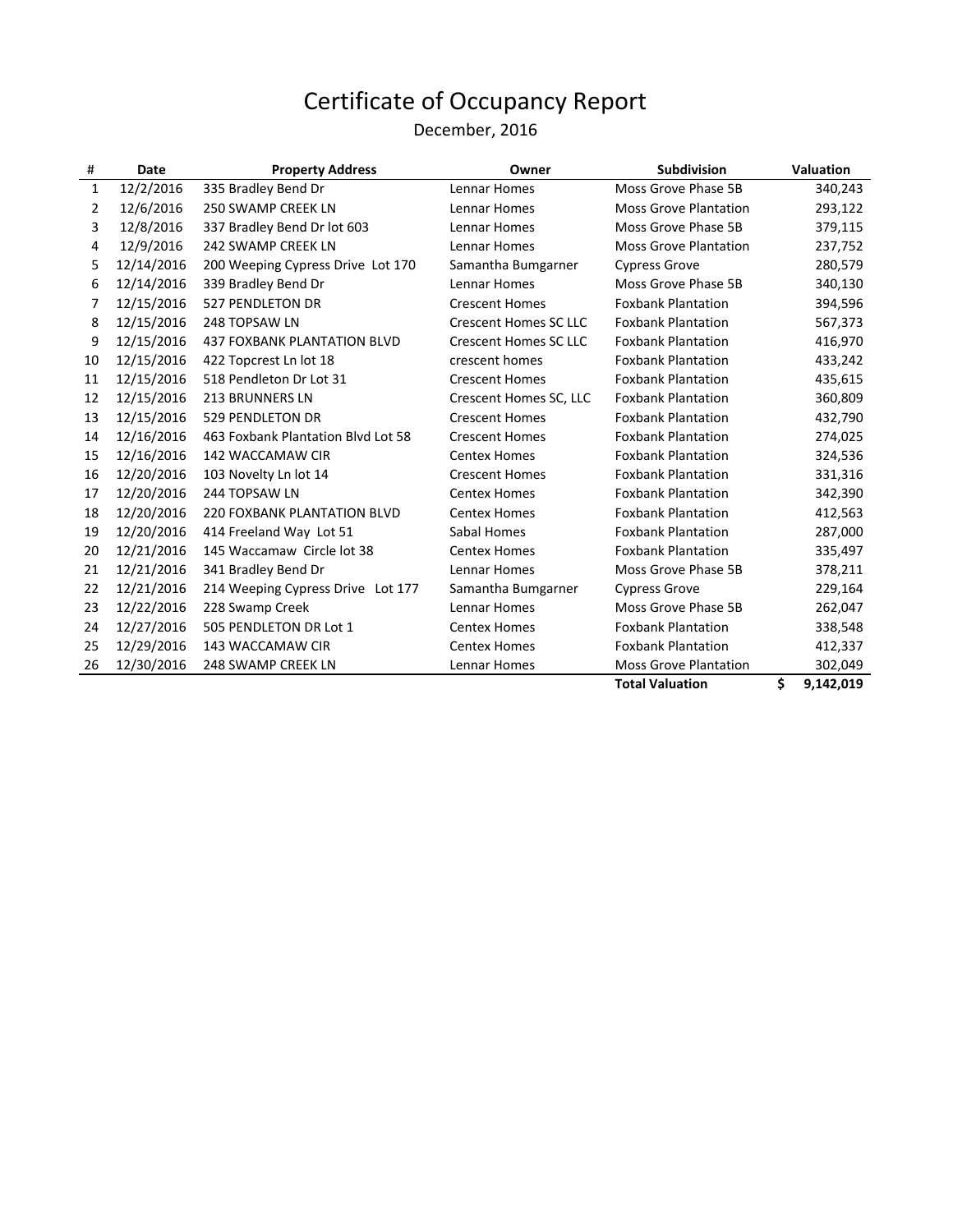# Certificate of Occupancy ReportJanuary, 2017

| #  | <b>Property Address</b><br><b>Date</b> | Owner                  | Subdivision                  | Valuation       |
|----|----------------------------------------|------------------------|------------------------------|-----------------|
| 1  | 1/13/2017 533 PENDLETON DR             | <b>Crescent Homes</b>  | <b>FOXBANK PLANTATION</b>    | 507,031         |
| 2  | 1/17/2017 528 Pendleton Dr             | <b>Crescent Homes</b>  | <b>FOXBANK PLANTATION</b>    | 307,134         |
| 3  | 1/17/2017 204 WEEPING CYPRESS DR       | <b>Southwind Homes</b> | <b>CYPRESS GROVE</b>         | 310,072         |
| 4  | 1/18/2017 221 Weeping Cypress Drive    | Eastwood Homes         | <b>Cypress Grove</b>         | 279,110         |
| 5. | 1/18/2017 114 COOKS REST LN            | <b>Crescent Homes</b>  | <b>FOXBANK (FAIRLAWN)</b>    | 375,160         |
| 6  | 1/20/2017 314 SILVERLEAF LN            | Eastwood Homes         | <b>CYPRESS GROVE</b>         | 358,210         |
| 7  | 1/20/2017 342 Bradley Bend Dr          | lennar Homes           | Moss Grove Phase 5B          | 360,131         |
| 8  | 1/24/2017 337 FoxRidge Ln              | <b>Centex Homes</b>    | <b>Foxbank Plantation</b>    | 358,323         |
| 9  | 1/25/2017 412 FREELAND WAY             | Sabal Homes LLC        | <b>FOXBANK PLANTATION</b>    | 287,020         |
| 10 | 1/25/2017 157 WACCAMAW CIR             | Sabal Homes LLC        | <b>FOXBANK PLANTATION</b>    | 300,467         |
| 11 | 1/25/2017 418 E MAIN ST                | Town of Moncks Corner  | Main Street                  | 199,380         |
| 12 | 1/26/2017 246 SWAMP CREEK LN           | Lennar Homes           | <b>MOSS GROVE PLANTATION</b> | 237,752         |
| 13 | 1/27/2017 457 Brookgreen Dr            | Southwind Homes        | <b>Cypress Grove</b>         | 300,128         |
| 14 | 1/27/2017 247 SWAMP CREEK LN           | Lennar Homes           | <b>MOSS GROVE PLANTATION</b> | 245,549         |
| 15 | 1/27/2017 344 Bradley Bend Dr          | Lennar Homes           | Moss Grove Phase 5B          | 440,135         |
| 16 | 1/30/2017 229 SWAMP CREEK LN           | Lennar Homes           | <b>MOSS GROVE PLANTATION</b> | 321,033         |
| 17 | 1/30/2017 354 Bradley Bend Dr          | Lennar Homes           | Moss Grove Phase 5B          | 337,531         |
| 18 | 1/31/2017 210 BRUNNERS LN              | <b>Crescent Homes</b>  | <b>FOXBANK (FAIRLAWN)</b>    | 294,704         |
| 19 | 1/31/2017 112 COOKS REST LN            | Crescent Homes         | FOXBANK (FAIRLAWN)           | 305,552         |
| 20 | 1/31/2017 330 Fox Ridge Ln Lot 66      | <b>Centex Homes</b>    | <b>Foxbank Plantation</b>    | 303,518         |
|    |                                        |                        | <b>Total Valuation</b>       | \$<br>6,427,940 |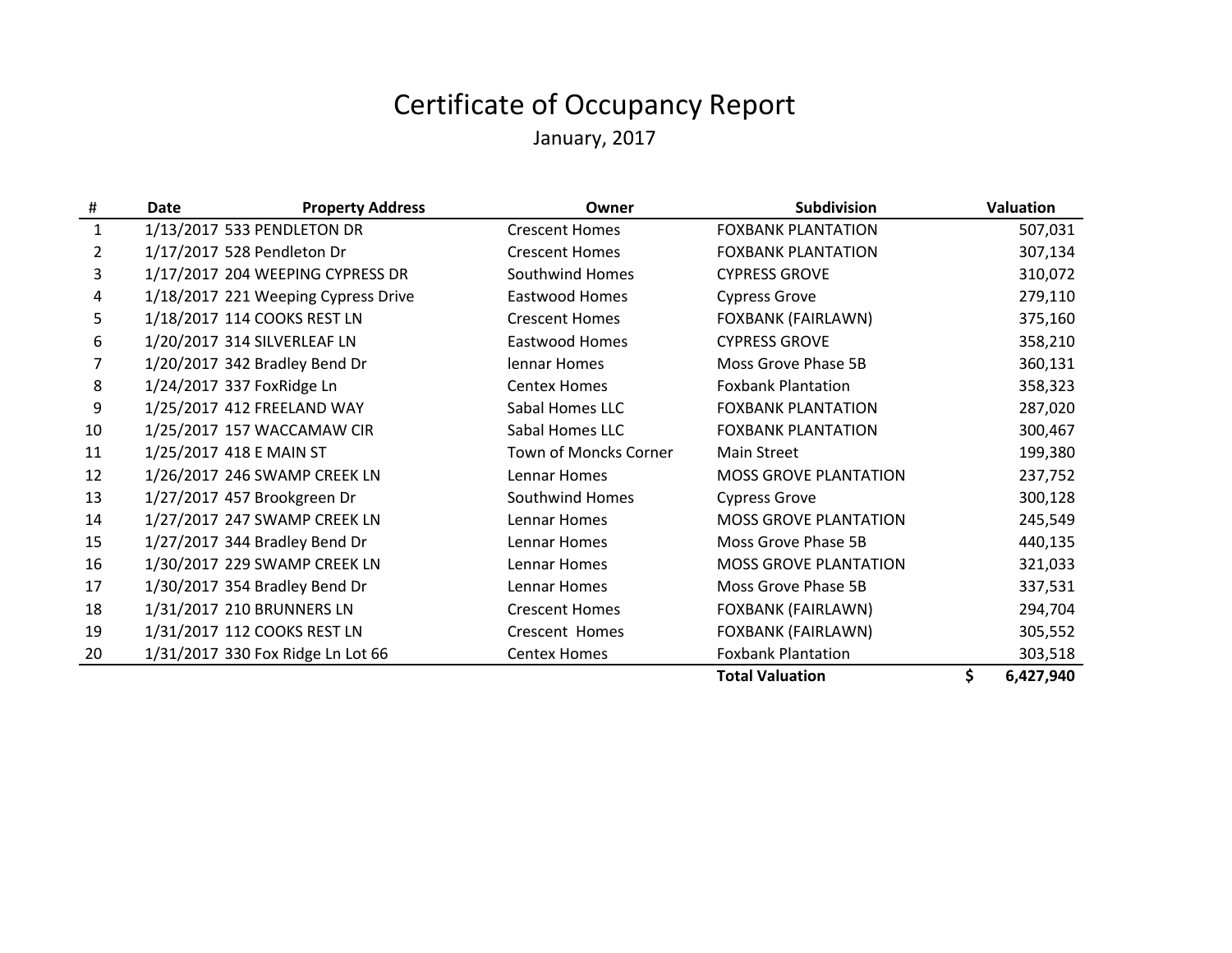#### February, 2017

| #            | Date | <b>Property Address</b>                    | Owner                 | Subdivision                  | Valuation |
|--------------|------|--------------------------------------------|-----------------------|------------------------------|-----------|
| $\mathbf{1}$ |      | 2/2/2017 231 SWAMP CREEK LN                | <b>Lennar Homes</b>   | <b>MOSS GROVE PLANTATION</b> | 237,752   |
| 2            |      | 2/2/2017 438 Birchwood Dr                  | <b>Yes Homesales</b>  | Shannonwood                  | 1,600     |
| 3            |      | 2/2/2017 407 Birchwood Dr                  | <b>Yes Homesales</b>  | Shannonwood                  | 1,600     |
| 4            |      | 2/2/2017 520 Birchwood Dr                  | <b>Yes Homesales</b>  | Shannonwood                  | 1,600     |
| 5            |      | 2/6/2017 244 SWAMP CREEK LN                | <b>Lennar Homes</b>   | <b>MOSS GROVE PLANTATION</b> | 321,033   |
| 6            |      | 2/6/2017 105 COOKS REST LN                 | <b>Crescent Homes</b> | FOXBANK (FAIRLAWN)           | 354,707   |
| 7            |      | 2/8/2017 223 WEEPING CYPRESS DR            | <b>Eastwood Homes</b> | <b>CYPRESS GROVE</b>         | 309,281   |
| 8            |      | 2/8/2017 253 TOPSAW LN                     | <b>Crescent Homes</b> | <b>FOXBANK PLANTATION</b>    | 331,316   |
| 9            |      | 2/8/2017 227 WEEPING CYPRESS DR            | <b>Eastwood Homes</b> | <b>CYPRESS GROVE</b>         | 344,763   |
| 10           |      | 2/9/2017 266 TOPSAW LN                     | <b>Crescent Homes</b> | <b>FOXBANK PLANTATION</b>    | 389,285   |
| 11           |      | 2/9/2017 535 PENDLETON DR                  | <b>Crescent Homes</b> | <b>FOXBANK PLANTATION</b>    | 352,786   |
| 12           |      | 2/9/2017 524 Birchwood Dr                  | <b>Yes Homesales</b>  | Shannonwood                  | 1,400     |
| 13           |      | 2/10/2017 199 WEEPING CYPRESS DR           | Southwind Homes       | <b>CYPRESS GROVE</b>         | 331,768   |
| 14           |      | 2/13/2017 526 Pendleton Dr Lot 27          | <b>Crescent Homes</b> | <b>Foxbank Plantation</b>    | 347,136   |
| 15           |      | 2/16/2017 148 WACCAMAW CIR                 | <b>Centex Homes</b>   | <b>FOXBANK PLANTATION</b>    | 298,772   |
| 16           |      | 2/16/2017 340 Bradley Bend Dr              | Lennar Homes          | Moss Grove Phase 5B          | 463,526   |
| 17           |      | 2/16/2017 103 COOKS REST LN                | <b>Crescent Homes</b> | FOXBANK (FAIRLAWN)           | 325,553   |
| 18           |      | 2/24/2017 336 Bradley Bend Dr lot 663      | Lennar Homes          | Moss Grove Phase 5B          | 350,526   |
| 19           |      | 2/24/2017 235 SWAMP CREEK LN               | <b>Lennar Homes</b>   | <b>MOSS GROVE PLANTATION</b> | 237,752   |
| 20           |      | 2/24/2017 193 Weeping Cypress Drive Lot 59 | <b>Eastwood Homes</b> | <b>Cypress Grove</b>         | 299,902   |
| 21           |      | 2/24/2017 357 Bradley Bend Dr lot 613      | Lennar Homes LLC      | Moss Grove Phase 5B          | 360,131   |
| 22           |      | 2/24/2017 346 Bradley Bend Dr              | <b>Lennar Homes</b>   | Moss Grove Phase 5B          | 340,130   |
| 23           |      | 2/24/2017 350 Bradley Bend Dr lot 657      | Lennar Homes LLC      | Moss Grove Phase 5B          | 381,827   |
| 24           |      | 2/24/2017 361 Bradley Bend Dr Lot 615      | <b>Lennar Homes</b>   | Moss Grove Phase 5B          | 360,131   |
| 25           |      | 2/24/2017 249 SWAMP CREEK LN               | Lennar Homes          | <b>MOSS GROVE PLANTATION</b> | 289,054   |
| 26           |      | 2/24/2017 352 Bradley Bend Dr Lot 656      | Lennar Homes          | Moss Grove Phase 5B          | 359,227   |
| 27           |      | 2/24/2017 159 Emerald Isle Dr lot 650      | <b>Lennar Homes</b>   | Moss Grove Phase 5B          | 381,714   |
| 28           |      | 2/27/2017 363 Bradley Bend Dr Lot 616      | <b>Lennar Homes</b>   | Moss Grove Phase 5B          | 343,859   |
| 29           |      | 2/28/2017 211 Weeping Cypress Drive Lot 50 | <b>Eastwood Homes</b> | <b>Cypress Grove</b>         | 243,110   |
| 30           |      | 2/28/2017 241 SWAMP CREEK LN               | <b>Lennar Homes</b>   | <b>MOSS GROVE PLANTATION</b> | 302,049   |
| 31           |      | 2/28/2017 239 SWAMP CREEK LN               | <b>Lennar Homes</b>   | <b>MOSS GROVE PLANTATION</b> | 237,752   |
| 32           |      | 2/28/2017 351 Bradley Bend Dr Lot 610      | <b>Lennar Homes</b>   | Moss Grove Phase 5B          | 237,752   |

 $\frac{1}{5}$  9,138,794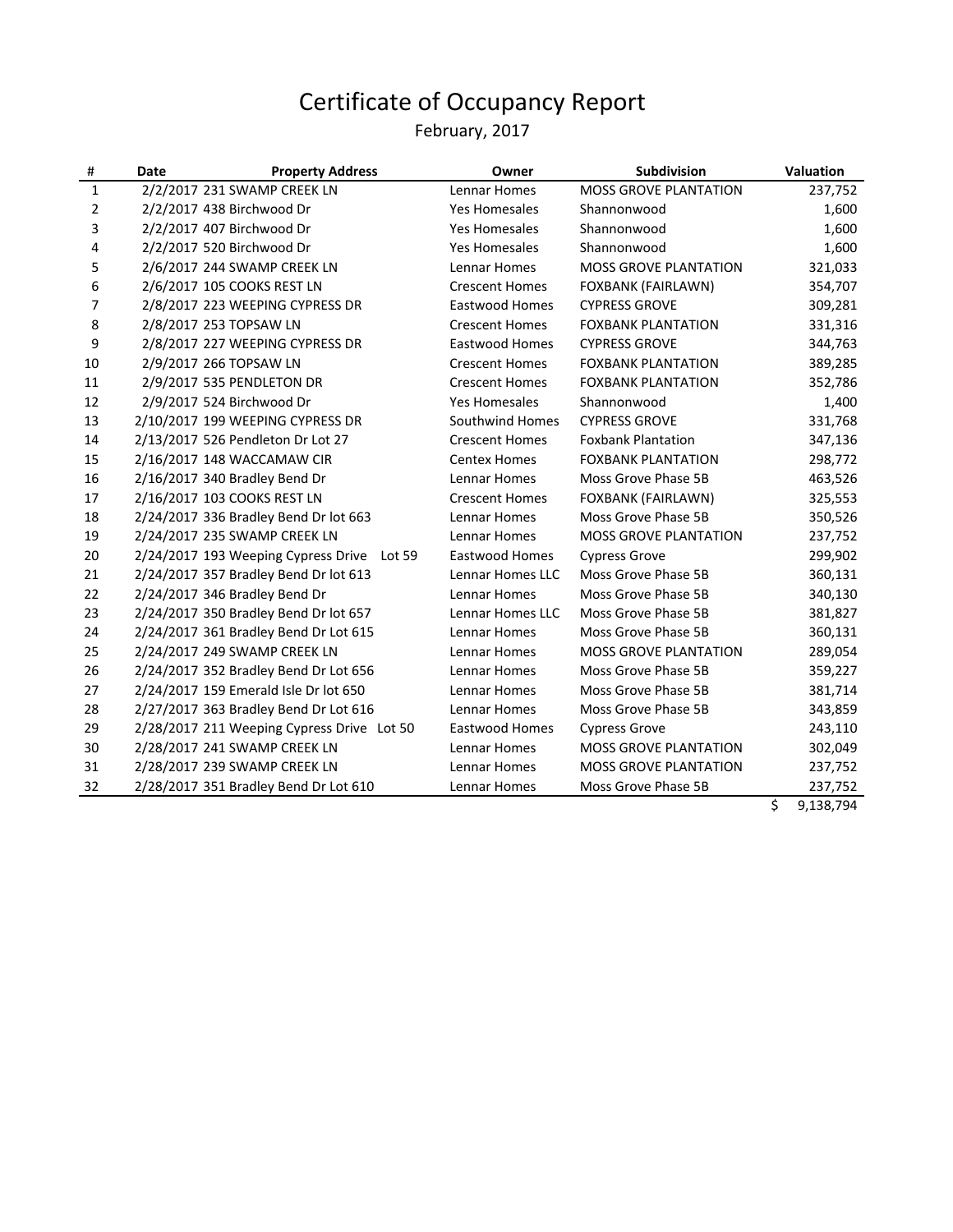March, 2017

| $\mathbf{1}$ | 3/2/2017  | 117 GARDENIA DR                     |                                     |                           |         |
|--------------|-----------|-------------------------------------|-------------------------------------|---------------------------|---------|
|              |           |                                     | Judith Denning                      | Mitten Park Terrace       | 63,562  |
| 2            | 3/13/2017 | 307 Silverleaf Lane                 | Samantha Bumgarner                  | Moss Grove                | 295,721 |
| 3            | 3/14/2017 | 451 Brookgreen Dr                   | Southwind Homes                     | <b>Cypress Grove</b>      | 261,030 |
| 4            | 3/15/2017 | 197 WEEPING CYPRESS DR              | Samantha Bumgarner                  | <b>Cypress Grove</b>      | 409,286 |
| 5            | 3/16/2017 | 225 Weeping Cypress Drive Lot 47    | Samantha Bumgarner                  | Cypress Grove             | 303,857 |
| 6            | 3/16/2017 | 233 SWAMP CREEK LN                  | Lennar Homes                        | <b>Moss Grove</b>         | 302,049 |
| 7            | 3/16/2017 | 237 SWAMP CREEK LN                  | Lennar Homes LLC                    | Moss Grove                | 302,049 |
| 8            | 3/19/2017 | 613 Cedarwood Ct                    | <b>Yes Homesales</b>                | Shannonwood               | 1,400   |
| 9            | 3/21/2017 | 222 WEEPING CYPRESS DR              | Samantha Bumgarner                  | <b>Cypress Grove</b>      | 318,208 |
| 10           | 3/22/2017 | 242 TOPSAW LN                       | <b>Pulte Homes</b>                  | <b>Foxbank Plantation</b> | 346,119 |
| 11           | 3/22/2017 | 163 Emerald Isle Dr                 | Lennar Homes                        | Moss Grove                | 364,877 |
| 12           | 3/22/2017 | 329 FOX RIDGE LN                    | <b>Pulte Homes</b>                  | <b>Foxbank Plantation</b> | 403,862 |
| 13           | 3/23/2017 | 345 Bradley Bend Dr                 | Lennar Homes                        | <b>Moss Grove</b>         | 303,857 |
| 14           | 3/23/2017 | 347 Bradley Bend Dr Lot 608         | Lennar Homes                        | Moss Grove                | 237,752 |
| 15           | 3/23/2017 | <b>441 FOXBANK PLANTATION BLVD</b>  | <b>Crescent Homes</b>               | <b>Foxbank Plantation</b> | 300,015 |
| 16           | 3/23/2017 | 109 COOKS REST LN                   | <b>Crescent Homes</b>               | <b>Foxbank Plantation</b> | 305,552 |
| 17           | 3/23/2017 | 110 COOKS REST LN                   | Crescent homes                      | <b>Foxbank Plantation</b> | 325,553 |
| 18           | 3/23/2017 | 218 RED LEAF BLVD                   | <b>Crescent Homes</b>               | <b>Foxbank Plantation</b> | 504,093 |
| 19           | 3/23/2017 | 105 ANCESTRY LN                     | <b>Pulte Homes</b>                  | <b>Foxbank Plantation</b> | 337,531 |
| 20           | 3/24/2017 | <b>185 WEEPING CYPRESS DR</b>       | Samantha Bumgarner                  | <b>Cypress Grove</b>      | 470,645 |
| 21           | 3/27/2017 | 343 Bradley Bend Dr                 | Lennar Homes                        | Moss Grove                | 290,410 |
| 22           | 3/28/2017 | 163 Weeping Cypress Drive Lot 62    | Samantha Bumgarner                  | <b>Cypress Grove</b>      | 355,272 |
| 23           | 3/29/2017 | 226 WEEPING CYPRESS DR              | <b>Eastwood Homes</b>               | <b>Cypress Grove</b>      | 269,392 |
| 24           | 3/30/2017 | 245 SWAMP CREEK LN                  | Lennar Homes                        | Moss Grove                | 302,049 |
| 25           | 3/30/2017 | 368 Bradley Bend Dr lot 653         | Lennar Homes                        | <b>Moss Grove</b>         | 448,836 |
| 26           | 3/31/2017 | <b>546 PENDLETON DR</b>             | <b>Crescent Homes</b>               | <b>Foxbank Plantation</b> | 404,088 |
| 27           | 3/31/2017 | 111 Foxbank Plantation Blvd Suite C | Foxbank Neighborhood Commercial LLC | <b>Foxbank Plantation</b> | 68,500  |
| 28           | 3/31/2017 | 116 Birch St                        | <b>Reginald Gaskins</b>             |                           | 85,000  |

\$ 8,380,565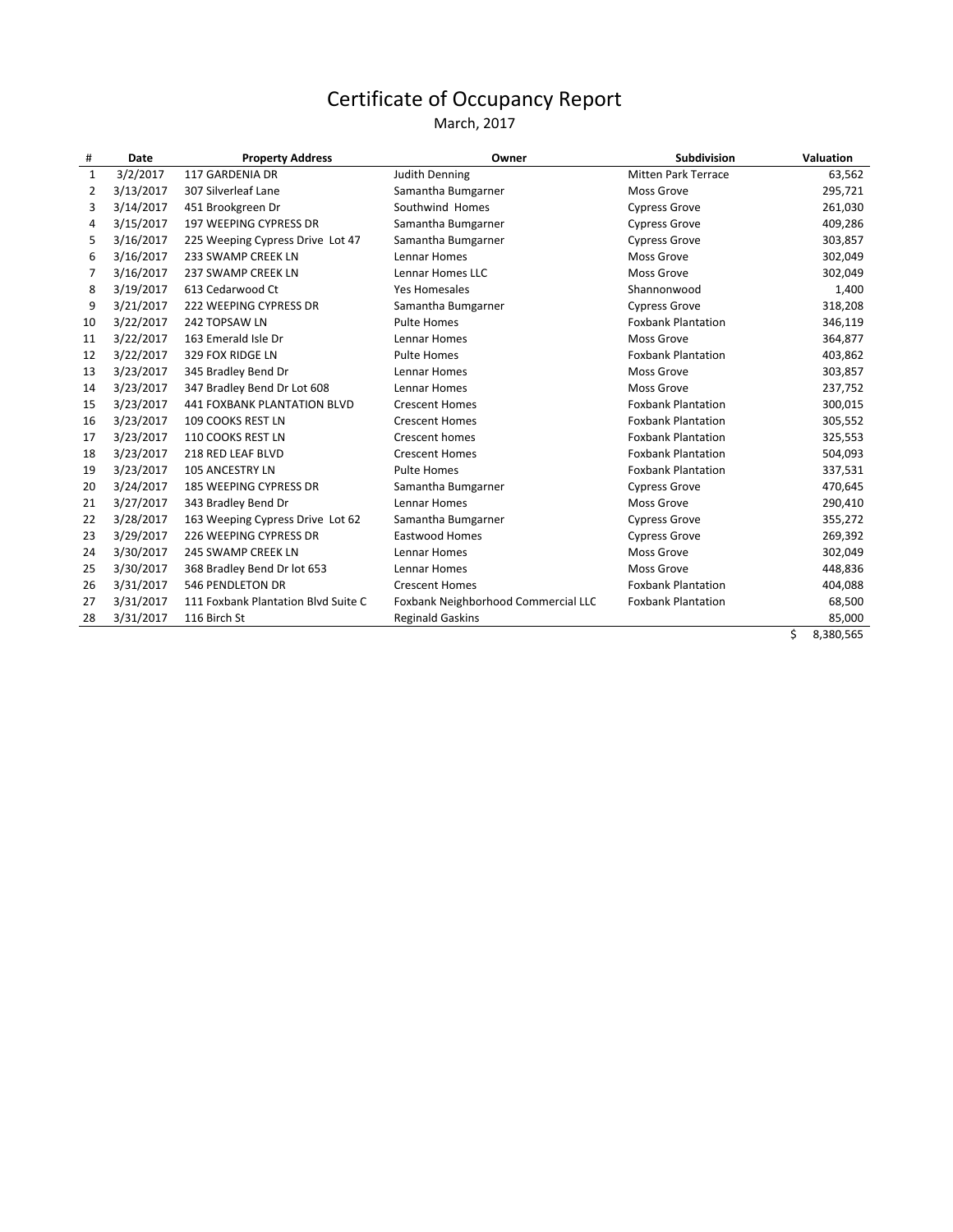#### April, 2017

| 4/7/2017 243 SWAMP CREEK LN<br><b>MOSS GROVE PLANTATION</b><br>Lennar Homes<br>$\mathbf{1}$<br>2 4/10/2017 439 FOXBANK PLANTATION BLVD<br>FOXBANK (FAIRLAWN)<br><b>Crescent Homes</b><br>3 4/12/2017 237 WEEPING CYPRESS DRIVE<br>Samantha Bumgarner<br>Moss Grove Phase 5B<br>4 4/20/2017 196 WEEPING CYPRESS DR<br>Eastwood Homes<br><b>CYPRESS GROVE</b><br>5 4/20/2017 412 Birchwood Dr<br>Shannonwood<br><b>Yes Communities</b> | <b>Valuation</b> |
|--------------------------------------------------------------------------------------------------------------------------------------------------------------------------------------------------------------------------------------------------------------------------------------------------------------------------------------------------------------------------------------------------------------------------------------|------------------|
|                                                                                                                                                                                                                                                                                                                                                                                                                                      | 389,054          |
|                                                                                                                                                                                                                                                                                                                                                                                                                                      | 383,296          |
|                                                                                                                                                                                                                                                                                                                                                                                                                                      | 358,210          |
|                                                                                                                                                                                                                                                                                                                                                                                                                                      | 302,275          |
|                                                                                                                                                                                                                                                                                                                                                                                                                                      | 1,400            |
| 6 4/25/2017 106 COOKS REST LN<br>FOXBANK (FAIRLAWN)<br><b>Crescent Homes</b>                                                                                                                                                                                                                                                                                                                                                         | 398,890          |
| 7 4/25/2017 416 Freeland Way<br><b>Foxbank Plantation</b><br>Sabal Homes LLC                                                                                                                                                                                                                                                                                                                                                         | 357,984          |
| 8 4/25/2017 102 COOKS REST LN<br>FOXBANK (FAIRLAWN)<br><b>Crescent Homes</b>                                                                                                                                                                                                                                                                                                                                                         | 278,884          |
| 9 4/25/2017 561 Birchwood Dr<br><b>Yes Communities</b><br>Shannonwood                                                                                                                                                                                                                                                                                                                                                                | 1,200            |
| 10 4/25/2017 104 COOKS REST LN<br>FOXBANK (FAIRLAWN)<br><b>Crescent Homes</b>                                                                                                                                                                                                                                                                                                                                                        | 257,754          |
| 11 4/26/2017 353 Bradley Bend Dr<br>Lennar Homes<br>Moss Grove Phase 5B                                                                                                                                                                                                                                                                                                                                                              | 346,006          |
| 12 4/26/2017 410 FREELAND WAY<br>Sabal Homes<br><b>FOXBANK PLANTATION</b>                                                                                                                                                                                                                                                                                                                                                            | 271,765          |
| 13 4/26/2017 372 Bradley Bend Dr<br>Lennar Homes<br>Moss Grove Phase 5B                                                                                                                                                                                                                                                                                                                                                              | 369,510          |
| 14 4/27/2017 364 Bradley Bend Dr<br>Lennar Homes<br>Moss Grove Phase 5B                                                                                                                                                                                                                                                                                                                                                              | 462,396          |
| 15 4/28/2017 370 Bradley Bend Dr<br>Lennar Homes<br>Moss Grove Phase 5B                                                                                                                                                                                                                                                                                                                                                              | 508,387          |
| 16 4/28/2017 198 Weeping Cypress Drive<br>Samantha Bumgarner<br><b>Cypress Grove</b>                                                                                                                                                                                                                                                                                                                                                 | 227,510          |

 $$ 4,914,521$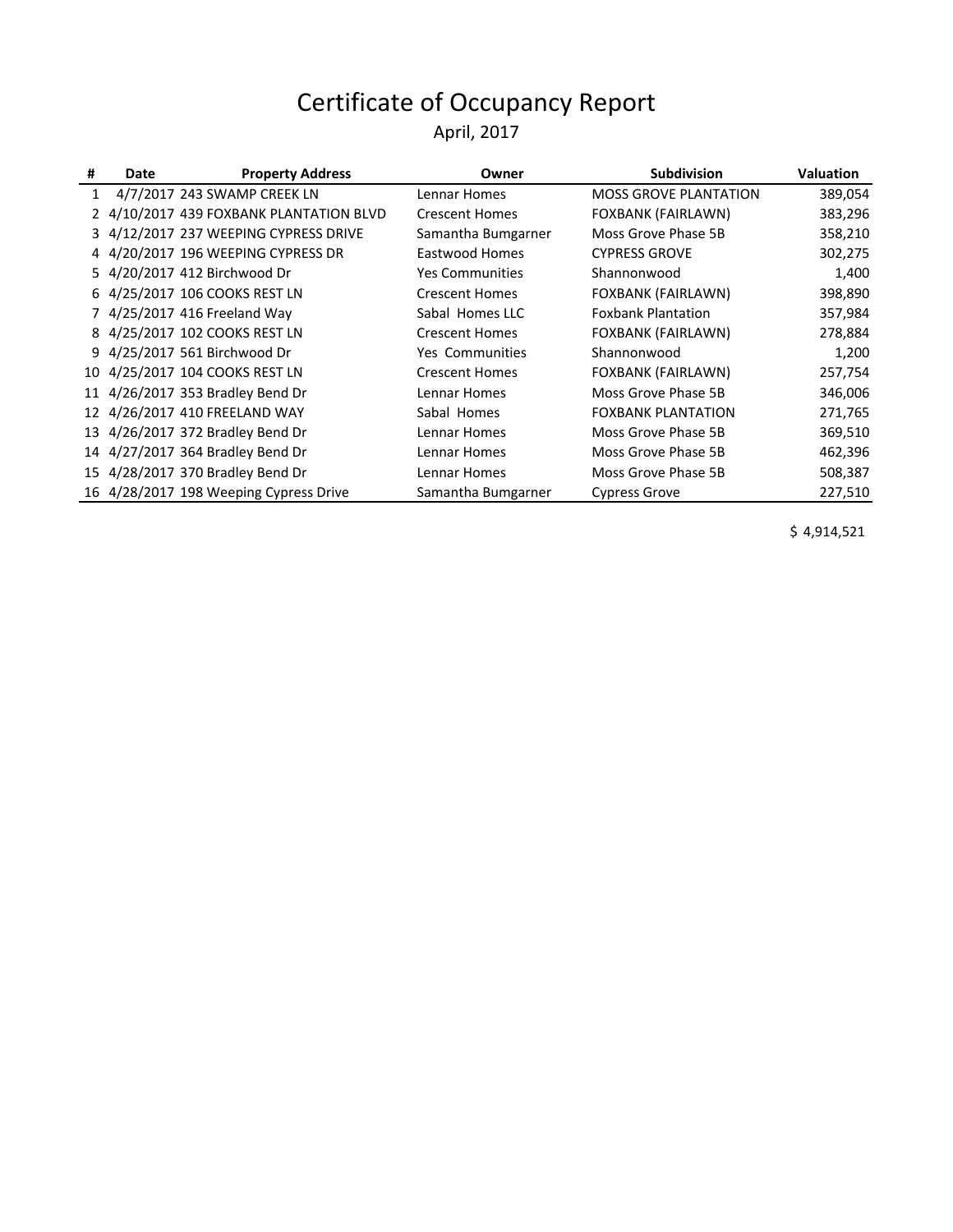May, 2017

| #            | Date                             | <b>Property Address</b>                | Owner                       | <b>Subdivision</b>         | <b>Valuation</b> |
|--------------|----------------------------------|----------------------------------------|-----------------------------|----------------------------|------------------|
| $\mathbf{1}$ | 5/4/2017 331 FOX RIDGE LN        |                                        | <b>Centex Homes</b>         | <b>FOXBANK PLANTATION</b>  | 340,808          |
| 2            |                                  | 5/4/2017 190 Weeping Cypress Drive     | Samantha Bumgarner          | <b>Cypress Grove</b>       | 385,217          |
| 3            |                                  | 5/5/2017 229 Weeping Cypress           | <b>Eastwood Homes</b>       | <b>Cypress Grove</b>       | 302,275          |
| 4            |                                  | 5/8/2017 332 Bradley Bend Dr           | Lennar Homes                | Moss Grove Phase 5B        | 290,410          |
| 5            | 5/9/2017 306 SILVERLEAF LN       |                                        | Eastwood Homes              | <b>CYPRESS GROVE</b>       | 369,849          |
| 6            | 5/9/2017 246 TOPSAW LN           |                                        | <b>Centex Homes</b>         | <b>FOXBANK PLANTATION</b>  | 344,989          |
| $7^{\circ}$  | 5/10/2017 107 COOKS REST LN      |                                        | Crescent Homes SC, LLC      | FOXBANK (FAIRLAWN)         | 311,993          |
| 8            | 5/10/2017 355 Bradley Bend Dr    |                                        | Lennar Homes                | Moss Grove Phase 5B        | 350,865          |
| 9            | 5/10/2017 161 Emerald Isle Dr    |                                        | Lennar Homes                | Moss Grove Phase 5B        | 352,108          |
| 10           |                                  | 5/11/2017 209 WEEPING CYPRESS DR       | Eastwood Homes              | <b>CYPRESS GROVE</b>       | 358,323          |
|              | 11 5/15/2017 133 George St       |                                        | <b>Habitat for Humanity</b> |                            | 157,861          |
|              | 12 5/15/2017 522 DIVISION ST     |                                        | John & Rebecca Metts        | <b>MITTEN PARK TERRACE</b> | 3,000            |
|              | 13 5/17/2017 543 PENDLETON DR    |                                        | <b>Crescent Homes</b>       | <b>FOXBANK PLANTATION</b>  | 344,763          |
| 14           | 5/17/2017 250 TOPSAW LN          |                                        | Crescent Homes SC, LLC      | <b>FOXBANK PLANTATION</b>  | 459,910          |
|              | 15 5/17/2017 103 ANCESTRY LN     |                                        | <b>Centex Homes</b>         | <b>FOXBANK PLANTATION</b>  | 362,391          |
|              | 16 5/19/2017 334 Bradley Bend Dr |                                        | Lennar Homes                | Moss Grove Phase 5B        | 250,973          |
| 17           | 5/23/2017 171 Emerald Isle Dr    |                                        | Lennar Homes                | Moss Grove Phase 5B        | 369,171          |
| 18           | 5/23/2017 104 Lakestone Rd       |                                        | Lennar Homes                | Moss Grove Phase 5B        | 233,684          |
|              | 19 5/23/2017 453 Brookgreen Dr   |                                        | Southwind Homes             | <b>Cypress Grove</b>       | 317,756          |
| 20           | 5/23/2017 459 Brookgreen Dr      |                                        | Southwind Homes             | <b>Cypress Grove</b>       | 300,128          |
|              | 21 5/24/2017 189 Emerald Isle Dr |                                        | Lennar Homes                | Moss Grove Phase 5B        | 247,357          |
| 22           |                                  | 5/25/2017 259 Weeping Cypress Dr       | Southwind Homes             | <b>Cypress Grove</b>       | 317,756          |
|              | 23 5/25/2017 165 Emerald Isle Dr |                                        | Lennar Homes                | Moss Grove Phase 5B        | 509,291          |
|              |                                  | 24 5/25/2017 224 WEEPING CYPRESS DRIVE | Samantha Bumgarner          | Moss Grove Phase 5B        | 306,925          |
|              | 25 5/30/2017 111 COOKS REST LN   |                                        | <b>Crescent Homes</b>       | FOXBANK (FAIRLAWN)         | 288,715          |
| 26           | 5/30/2017 106 Lakestone Rd       |                                        | Lennar Homes                | Moss Grove Phase 5B        | 290,410          |
| 27           | 5/31/2017 179 Emerald Isle Dr    |                                        | Lennar Homes                | Moss Grove Phase 5B        | 233,684          |
| 28           | 5/31/2017 169 Emerald Isle Dr    |                                        | Lennar Homes                | Moss Grove Phase 5B        | 292,444          |
|              | 29 5/31/2017 264 TOPSAW LN       |                                        | <b>Crescent Homes</b>       | <b>FOXBANK PLANTATION</b>  | 284,195          |

 $\frac{28.1288}{8,977,251}$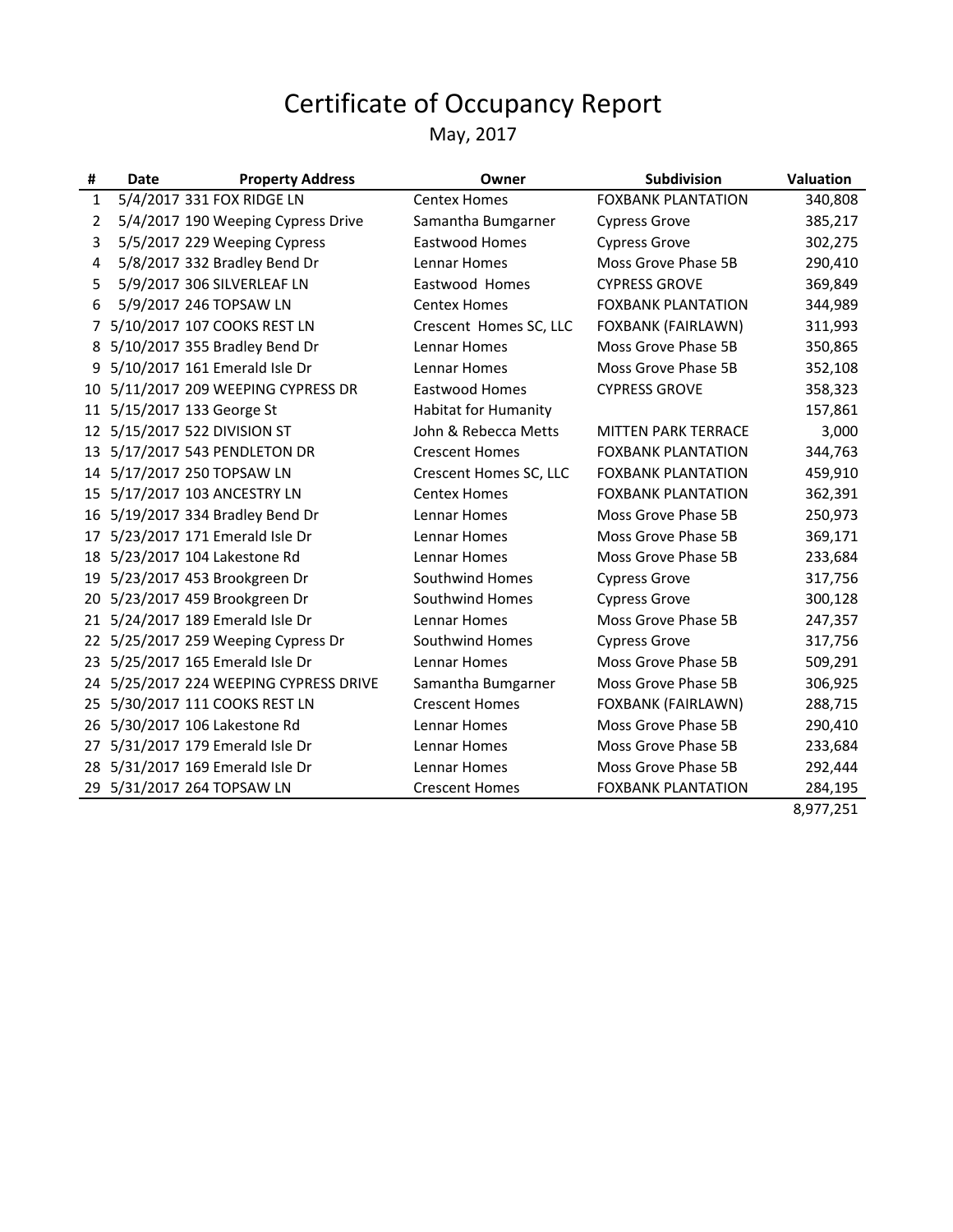June, 2017

| #  | Date                               | <b>Property Address</b>                      | Owner                        | <b>Subdivision</b>        | <b>Valuation</b> |
|----|------------------------------------|----------------------------------------------|------------------------------|---------------------------|------------------|
| 1  |                                    | 6/8/2017 108 Lakestone Rd lot 818            | Lennar Homes                 | Moss Grove Phase 5B       | 233,684          |
| 2  | 6/8/2017 333 FOX RIDGE LN          |                                              | <b>Centex Homes</b>          | <b>FOXBANK PLANTATION</b> | 369,284          |
| 3  |                                    | 6/8/2017 110 Lakestone Rd Lot 819            | Lennar Homes                 | Moss Grove Phase 5B       | 289,167          |
| 4  |                                    | 6/9/2017 111 Foxbank Plantation Blvd Suite A | Family Venture 1 LLC         | <b>Foxbank Plantation</b> | 272,227          |
| 5  |                                    | 6/9/2017 177 Emerald Isle Dr Lot 641         | Lennar Homes                 | Moss Grove Phase 5B       | 290,410          |
| 6  | 6/13/2017 204 Shannonwood Dr       |                                              | Shannonwood                  | Shannonwood               | 1,200            |
| 7  |                                    | 6/13/2017 433 FOXBANK PLANTATION BLVD        | Crescent Homes SC, LLC       | FOXBANK (FAIRLAWN)        | 288,715          |
| 8  | 6/14/2017 119 COOKS REST LN        |                                              | <b>Crescent Homes</b>        | FOXBANK (FAIRLAWN)        | 305,552          |
| 9  |                                    | 6/14/2017 431 FOXBANK PLANTATION BLVD        | <b>Crescent Homes</b>        | FOXBANK (FAIRLAWN)        | 375,160          |
| 10 | 6/14/2017 310 SILVERLEAF LN        |                                              | Eastwood Homes               | <b>CYPRESS GROVE</b>      | 430,304          |
| 11 | 6/26/2017 302 SILVERLEAF LN        |                                              | Eastwood Homes               | <b>CYPRESS GROVE</b>      | 269,392          |
| 12 | 6/26/2017 468 Birchwood Dr         |                                              | <b>Yes Communities</b>       | Shannonwood               | 1,600            |
| 13 | 6/26/2017 262 TOPSAW LN            |                                              | Crescent Homes SC, LLC       | <b>FOXBANK PLANTATION</b> | 414,936          |
| 14 |                                    | 6/27/2017 206 FOXBANK PLANTATION BLVD        | <b>Centex Homes</b>          | <b>FOXBANK PLANTATION</b> | 384,539          |
| 15 | 6/27/2017 254 TOPSAW LN            |                                              | <b>Crescent Homes</b>        | <b>FOXBANK PLANTATION</b> | 404,879          |
| 16 | 6/27/2017 113 COOKS REST LN        |                                              | Crescent Homes               | FOXBANK (FAIRLAWN)        | 257,753          |
| 17 | 6/27/2017 115 COOKS REST LN        |                                              | <b>Crescent Homes SC LLC</b> | FOXBANK (FAIRLAWN)        | 305,213          |
| 18 | 6/28/2017 136 PRESIDENT CIR        |                                              | <b>Habitat for Humanity</b>  | <b>EASTSIDE</b>           | 143,510          |
| 19 | 6/29/2017 112 Lakestone Rd Lot 820 |                                              | Lennar Homes                 | Moss Grove Phase 5B       | 290,410          |
| 20 |                                    | 6/29/2017 359 Bradley Bend Dr lot# 614       | Lennar Homes                 | Moss Grove Phase 5B       | 298,410          |
|    |                                    |                                              |                              |                           | 5,626,345        |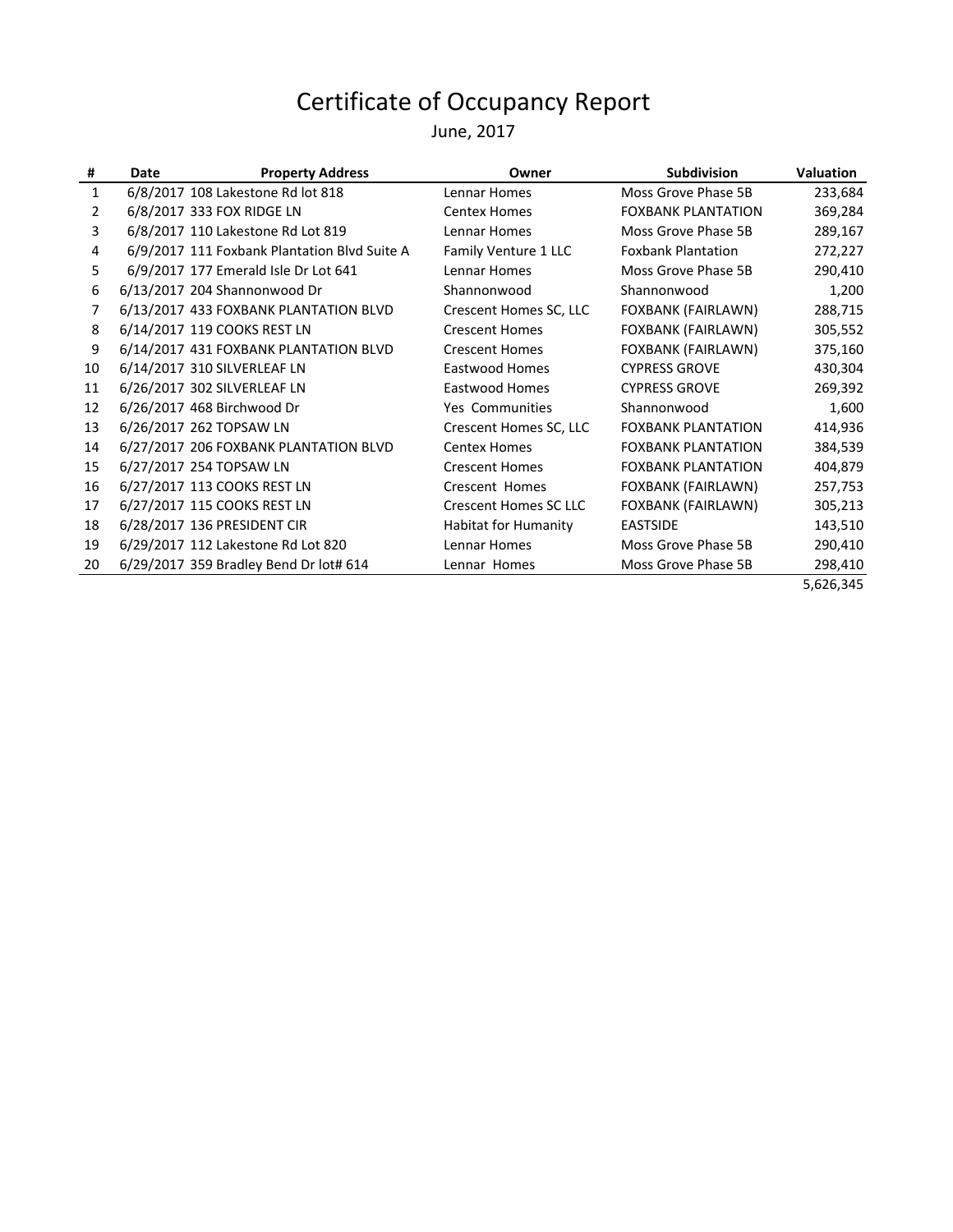#### July, 2017

| #            | Date      | <b>Property Address</b>     | Owner                         | <b>Subdivision</b>        | Valuation |
|--------------|-----------|-----------------------------|-------------------------------|---------------------------|-----------|
| $\mathbf{1}$ | 7/6/2017  | 239 Weeping Cypress Dr      | Samantha Bumgarner            | <b>Cypress Grove</b>      | 403,636   |
| 2            | 7/7/2017  | 308 SILVERLEAF LN           | Samantha Bumgarner            | <b>CYPRESS GROVE</b>      | 296,286   |
| 3            | 7/7/2017  | 304 SILVERLEAF LN           | <b>Eastwood Homes</b>         | <b>CYPRESS GROVE</b>      | 365,216   |
| 4            | 7/10/2017 | 455 N Hwy 52                | <b>Tractor Supply Company</b> |                           | 2,477,960 |
| 5            | 7/12/2017 | 167 Emerald Isle Dr         | Lennar Homes                  | Moss Grove Phase 5B       | 340,243   |
| 6            | 7/20/2017 | 537 PENDLETON DR            | Crescent Homes SC, LLC        | <b>FOXBANK PLANTATION</b> | 343,859   |
| 7            | 7/20/2017 | 173 Emerald Isle Dr         | Lennar Homes                  | Moss Grove Phase 5B       | 450,983   |
| 8            | 7/20/2017 | <b>413 TOPCREST LN</b>      | <b>Crescent Homes</b>         | <b>FOXBANK PLANTATION</b> | 294,817   |
| 9            | 7/20/2017 | 181 Emerald Isle Dr         | Lennar Homes                  | Moss Grove Phase 5B       | 337,039   |
| 10           | 7/21/2017 | 121 COOKS REST LN           | Crescent Homes, SC LLC        | FOXBANK (FAIRLAWN)        | 493,923   |
| 11           | 7/25/2017 | 187 Emerald Isle Dr         | Lennar Homes                  | Moss Grove Phase 5B       | 269,279   |
| 12           | 7/25/2017 | 238 Weeping Cypress Drive   | Samantha Bumgarner            | <b>Cypress Grove</b>      | 408,495   |
| 13           | 7/26/2017 | <b>107 ANCESTRY LN</b>      | <b>Centex Homes</b>           | <b>FOXBANK PLANTATION</b> | 339,678   |
| 14           | 7/27/2017 | 220 RED LEAF BLVD           | Crescent Homes SC, LLC        | <b>FOXBANK PLANTATION</b> | 347,136   |
| 15           | 7/27/2017 | <b>542 PENDLETON DR</b>     | <b>Crescent Homes</b>         | <b>FOXBANK PLANTATION</b> | 307,134   |
| 16           | 7/28/2017 | 212 FOXBANK PLANTATION BLVD | <b>Centex Homes</b>           | <b>FOXBANK PLANTATION</b> | 421,603   |
| 17           | 7/28/2017 | 186 Emerald Isle Dr Lot     | Lennar Homes                  | Moss Grove Phase 5B       | 360,696   |
| 18           | 7/28/2017 | 122 Lakestone Rd Lot        | Lennar Homes                  | Moss Grove Phase 5B       | 233,684   |
| 19           | 7/31/2017 | 117 COOKS REST LN           | <b>Crescent Homes</b>         | FOXBANK (FAIRLAWN)        | 331,881   |
|              |           |                             |                               |                           | 8,823,548 |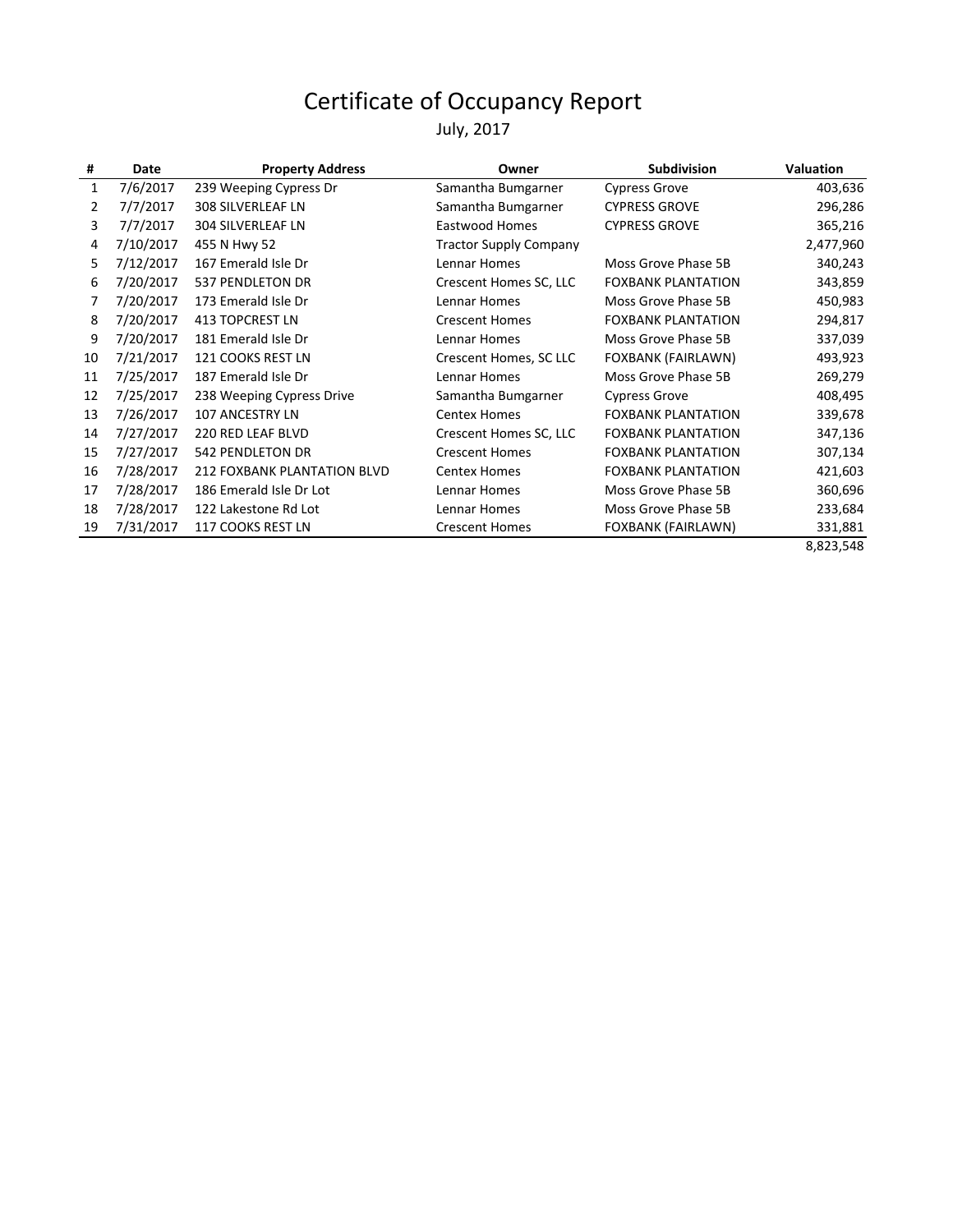August, 2017

| #  | Date      | <b>Property Address</b>            | Owner                     | <b>Subdivision</b>        | Valuation |           |
|----|-----------|------------------------------------|---------------------------|---------------------------|-----------|-----------|
| 1  | 8/4/2017  | <b>435 FOXBANK PLANTATION BLVD</b> | <b>Crescent Homes</b>     | FOXBANK (FAIRLAWN)        | \$        | 311,993   |
| 2  | 8/10/2017 | <b>210 DEVONSHIRE DR</b>           | <b>Centex Homes</b>       | <b>FOXBANK PLANTATION</b> | \$        | 353,125   |
| 3  | 8/14/2017 | 126 Lakestone Rd Lot 827           | Lennar Homes              | Moss Grove Phase 5B       | \$        | 233,684   |
| 4  | 8/14/2017 | 240 Weeping Cypress Dr Lot 185     | Eastwood Homes            | <b>Cypress Grove</b>      | \$        | 268,488   |
| 5  | 8/14/2017 | 124 Lakestone Rd Lot 826           | Lennar Homes              | Moss Grove Phase 5B       | \$        | 278,771   |
| 6  | 8/16/2017 | 118 lakestone Rd lot 823           | Lennar Homes              | Moss Grove Phase 5B       | \$        | 289,167   |
| 7  | 8/16/2017 | 182 Emerald Isle Dr lot 631        | Lennar Homes              | Moss Grove Phase 5B       | \$        | 360,696   |
| 8  | 8/17/2017 | <b>202 FOXBANK PLANTATION BLVD</b> | <b>Centex Homes</b>       | <b>FOXBANK PLANTATION</b> | \$        | 404,992   |
| 9  | 8/18/2017 | 411 AMBERGATE LN                   | Sabal Homes, LLC          | <b>FOXBANK PLANTATION</b> | \$        | 404,653   |
| 10 | 8/24/2017 | <b>317 SILVERLEAF LN</b>           | Eastwood Homes            | <b>CYPRESS GROVE</b>      | \$        | 291,427   |
| 11 | 8/24/2017 | 184 Emerald Isle Dr Lot 632        | Lennar Homes              | Moss Grove Phase 5B       | \$        | 369,510   |
| 12 | 8/24/2017 | 128 Lakestone Rd Lot 828           | Lennar Homes              | Moss Grove Phase 5B       | \$        | 233,684   |
| 13 | 8/24/2017 | 188 Emerald Isle Dr Lot 634        | Lennar Homes              | Moss Grove Phase 5B       | \$        | 341,147   |
| 14 | 8/25/2017 | 228 First St                       | RAD Builders, LLC         |                           |           | 219,333   |
| 15 | 8/25/2017 | 120 Lakestone Rd Lot 824           | Lennar Homes              | Moss Grove Phase 5B       | \$        | 246,792   |
| 16 | 8/25/2017 | 175 Emerald Isle Dr Lot 642        | Lennar Homes              | Moss Grove Phase 5B       | \$        | 336,853   |
| 17 | 8/25/2017 | 483 N HWY 52                       | <b>Piedmont Companies</b> | <b>WALMART INFLUENCE</b>  | \$        | 1,400,000 |
| 18 | 8/28/2017 | 414 AMBERGATE LN                   | Sabal Homes LLC           | <b>FOXBANK PLANTATION</b> | \$        | 363,295   |
| 19 | 8/31/2017 | 130 Lakestone Rd Lot 829           | Lennar Homes              | Moss Grove Phase 5B       | \$        | 290,410   |
| 20 | 8/31/2017 | 534 Birchwood Dr                   | Yes Homesales, LLC        | Shannonwood               |           | 1,600     |
| 21 | 8/31/2017 | 260 Weeping Cypress Lot 195        | Eastwood Homes            | <b>Cypress Grove</b>      | \$        | 267,019   |
|    |           |                                    |                           |                           | \$        | 7,266,639 |